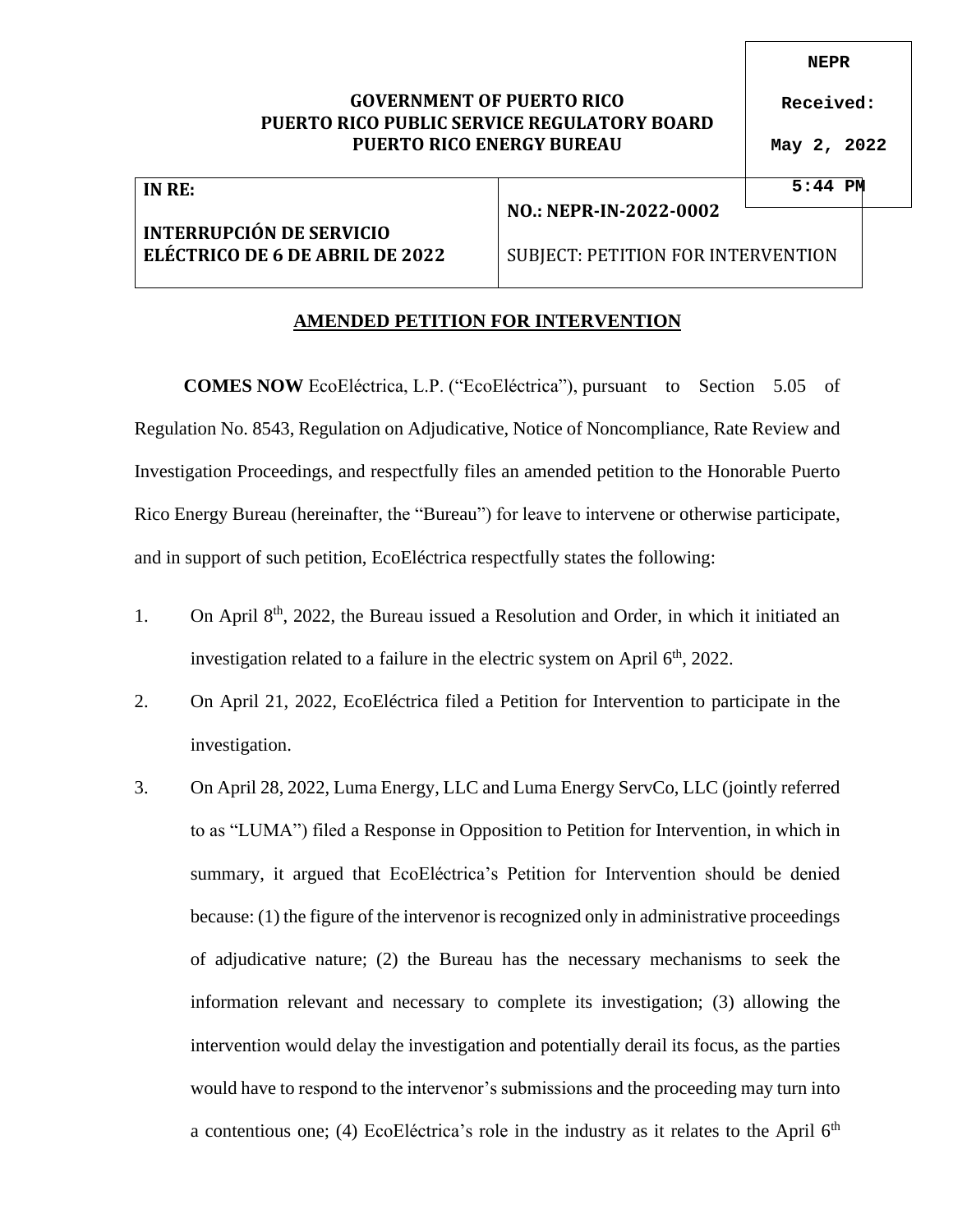incident is different from LUMA's and thus, the direct intervention of EcoEléctrica in the proceeding would not be indispensable; (5) allowing the intervention would jeopardize the Bureau's control over the confidential, proprietary and sensitive information submitted.

- 4. As mentioned in the Petition for Intervention, Regulation No. 8543 in its Section 5.05 establishes that any person with a legitimate interest in a case before the Bureau may file a request for intervention. Although Section 5.05 is not part of Article XV's provisions covering investigative procedures, Rule 1.05, indicates that all the provisions of the Regulation must be construed in such way that the highest public interest and the protection of the interests of the inhabitants of Puerto Rico are promoted, and so that the procedures are carried out quickly, fairly and economically. Accordingly, the Bureau can grant such petition for intervention or allow EcoEléctrica's participation in this procedure, if the public interest and the protection of the interests of the inhabitants of Puerto Rico are promoted, and the procedures are carried out quickly, fairly and economically.
- 5. A petition for intervention must be evaluated by the Bureau according to the criteria established in Act No. 170 of the 12 of August of 1988, as amended (now Act 38-2017). Such Act requires that the petition address each of the following points:
	- (a) Whether the petitioner's interests may be adversely affected by the adjudicatory procedure.
	- (b) Whether there are no other legal means for the petitioner to adequately protect his interests.
	- (c) Whether the petitioner's interests are already adequately represented by the parties to the procedure.
	- (d) Whether the petitioner's participation may help, within reason, to prepare a more complete record of the procedure.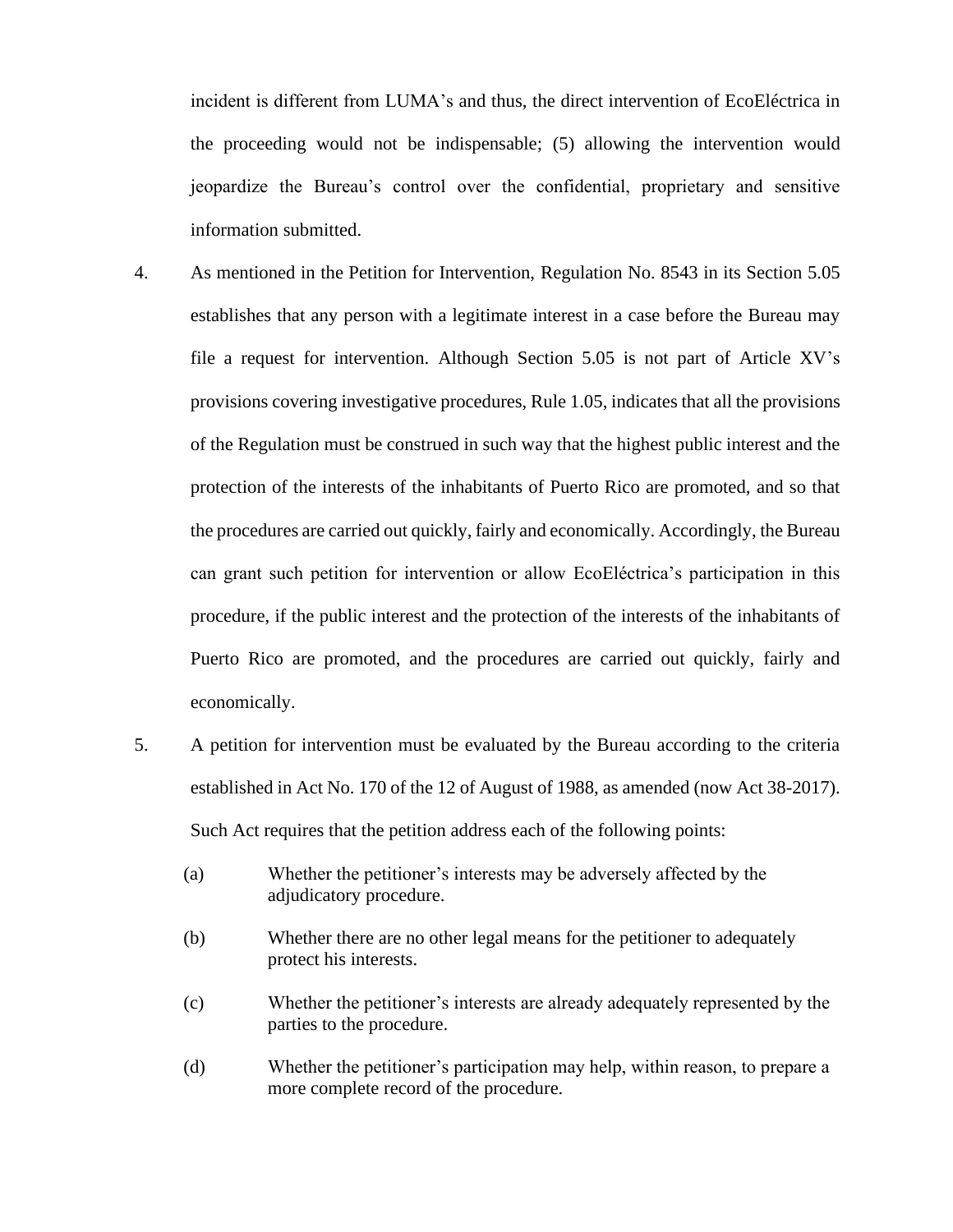- (e) Whether the petitioner's participation may extend or delay the procedure excessively.
- (f) Whether the petitioner represents or is the spokesperson of other groups or entities in the community.
- (g) Whether the petitioner can contribute information, expertise, specialized knowledge or technical advice which is otherwise not available in the procedure.

3 L.P.R.A. § 9645.

- 6. Accordingly, EcoEléctrica affirms that it is a corporation which owns and operates a combined cycle natural gas electric power generating plant located in Barrio Tallaboa in Punta Guayanilla, Peñuelas, Puerto Rico, and that it has a power purchase and operating agreement (PPOA) with PREPA that will be in effect until September 2032. EcoEléctrica, which was the first independent power generator integrated into the Puerto Rico electric system and is the only generating plant by combined cycle technology operating on natural gas in the electric system, provides approximately 19% of the Island's electric energy production. Its LNG import terminal handles approximately 33% of the fuel that is imported to Puerto Rico for electric power generation. Furthermore, EcoEléctrica provides ancillary services to the Puerto Rico electric system such as primary and secondary frequency control, reactive power production for voltage support and emergency response. The rights and interests of EcoEléctrica cannot be adequately represented by any other party participating in the proceeding.
- 7. EcoEléctrica's operation was affected by the power outage of April 6th, 2022, and incidents of such nature may cause material damage to EcoEléctrica's generation units.
- 8. Furthermore, EcoEléctrica asserts that:
	- a. The event subject to the investigation took place in the Costa Sur switch yard where EcoEléctrica delivers its generated power to PREPA. This event could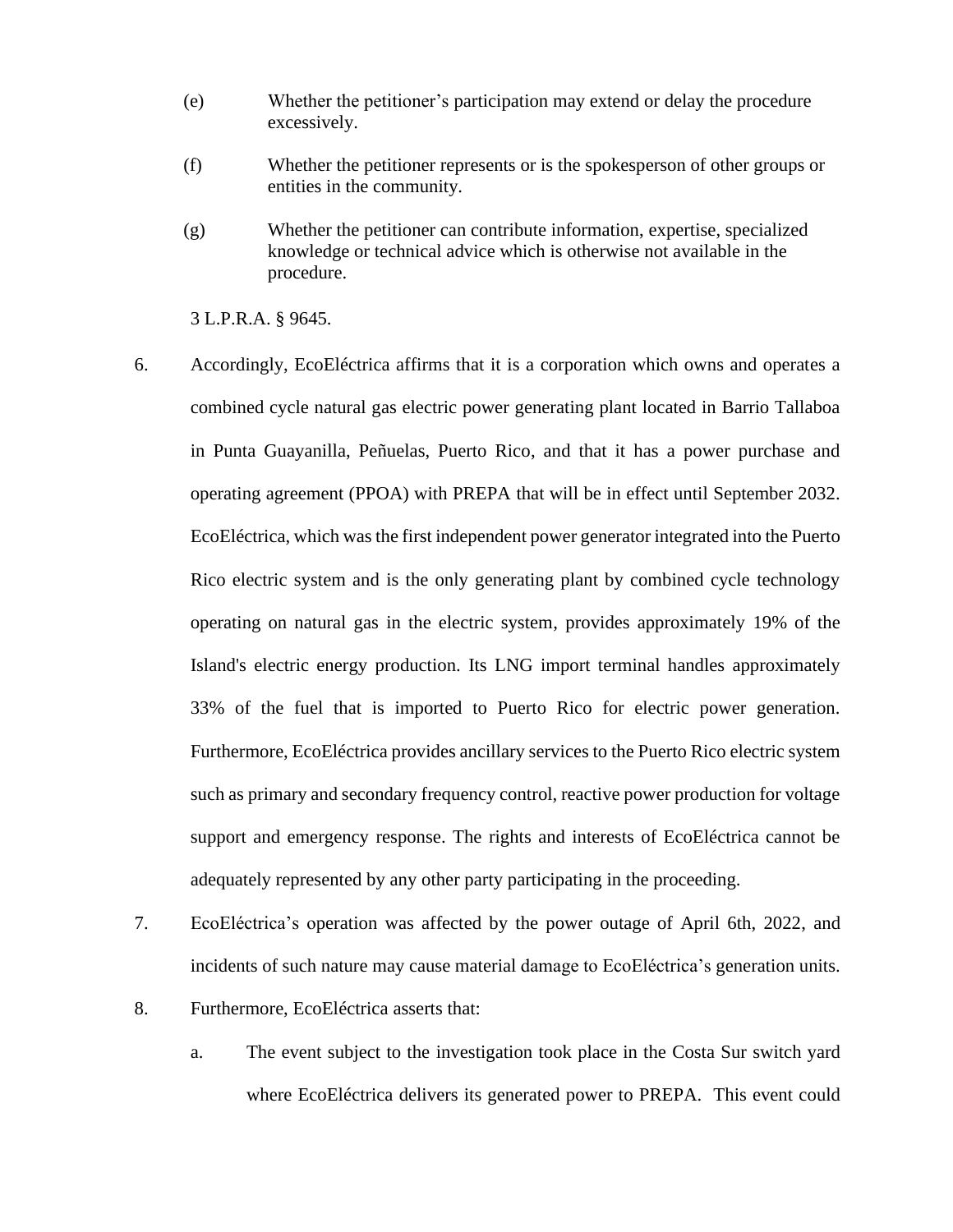have damaged EcoEléctrica's interconnection which could, in turn, have interrupted its service for several months.

- b. Its interest is to have access to reliable information about the sequence of events and the operation of the protection and control systems of the 230kV switch yard in Costa Sur during the April 6, 2022, events.
- c. The legitimacy and completeness of the information provided by PREPA and LUMA in this proceeding guarantees its reliability.
- d. The demarcation and division of responsibilities between PREPA and LUMA in the switch yards of the power plants is unclear. The sequence of events, information, and access to the recorded files of the protecting devices for EcoEléctrica and for the Additional Interconnection facilities per the A&R PPOA, are no longer available as it was before LUMA was in charge of the T&D system operations. This situation prevented EcoEléctrica from obtaining information on the operations of the protections of the L-51300 line at the Costa Sur terminal as well as other important technical data for its analysis of the event.
- e. As prudent and responsible operators, EcoEléctrica studies each event in the network and in its operation to identify the root cause of such event and be able to stablish measures to avoid re-occurrence.
- f. Grid events, such as the one that occurred in the Central Costa Sur, have the potential to cause significant damage to EcoEléctrica's generating units as well as to the components of the Additional Interconnection Facilities according to the A&R PPOA.
- g. Therefore, EcoEléctrica needs to be informed and must corroborate, with reliable technical data, the operating and maintenance condition of the control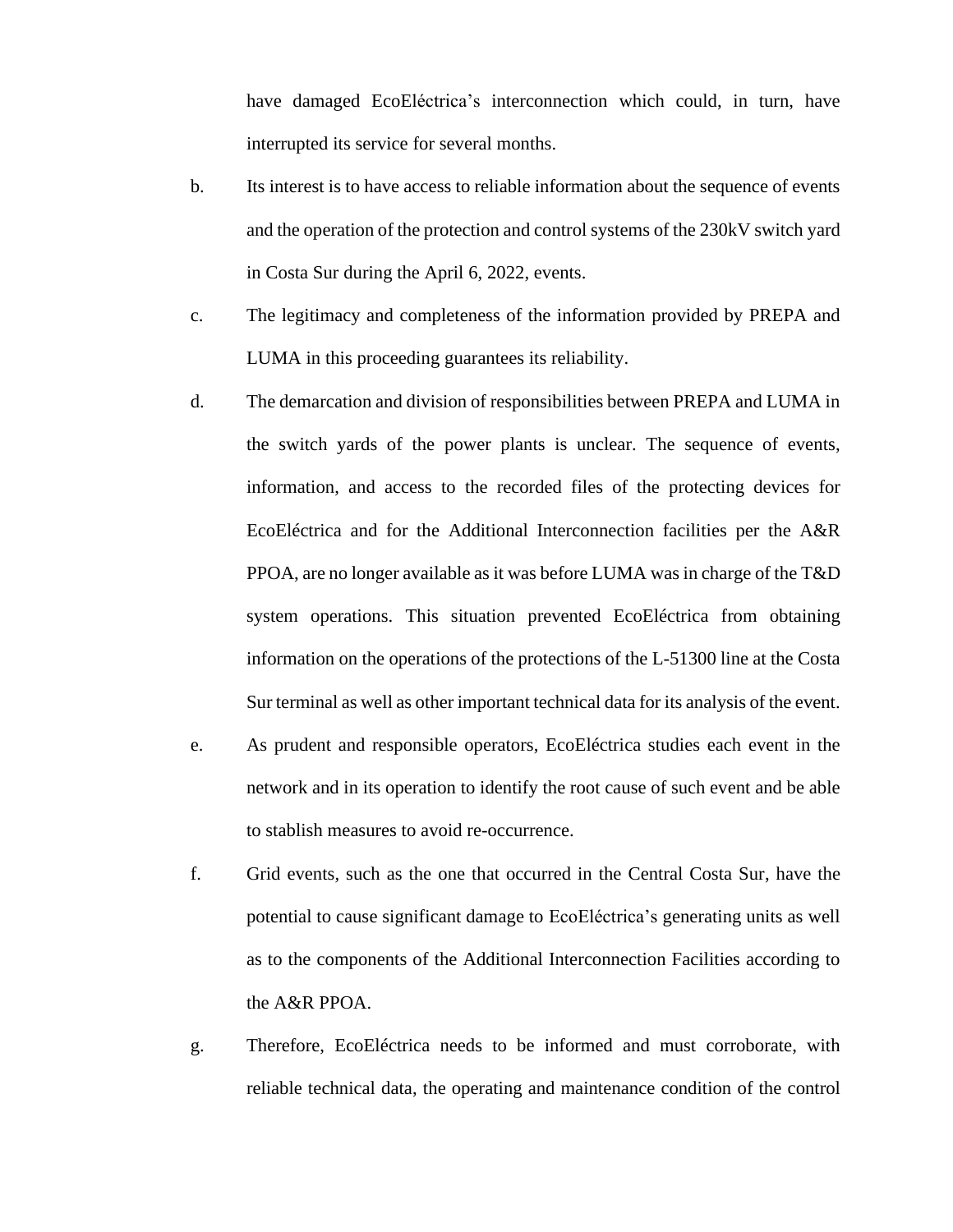and protection systems, and the electrical devices of the interconnection with the grid.

- h. A failure of any of EcoEléctrica's generating units or their interconnection will cause an extraordinary impact to the company and to Puerto Rico's electrical system. It is important for EcoEléctrica and its insurers, as well as for the Bureau, to know the maintenance condition of the Additional Interconnection Facilities in Costa Sur 230kV switchyard and to confirm that the operation of the control and protection systems were suitable to adequately protect its facilities or failing that, to identify the scope of work necessary to correct any deficiency that can be identified.
- i. Due to the lack of clarity in the division of responsibilities between PREPA and LUMA cited above, EcoEléctrica does not have any alternative to receive reliable information that would allow it to complete its analysis of the event other than through its participation in this investigation before the Bureau.
- 9. Pursuant to the above, as an energy power producer directly providing electric energy to PREPA, EcoEléctrica has material interest in the investigation conducted by the Bureau, the information that has been and will be provided by LUMA and the results of such investigation, as well as in the decisions, orders and resolutions that may be issued by the Bureau in these proceedings.
- 10. The information provided in our Petition for Intervention supports the conclusion that, if this was an adjudicative proceeding, EcoEléctrica should be granted a request for intervention. However, in such petition, EcoEléctrica, asked, as an alternative, leave for a limited intervention or participation. Now, considering LUMA's arguments and to expedite the resolution of the Petition for Intervention, EcoEléctrica is amending its Petition for Intervention to limit its requested participation.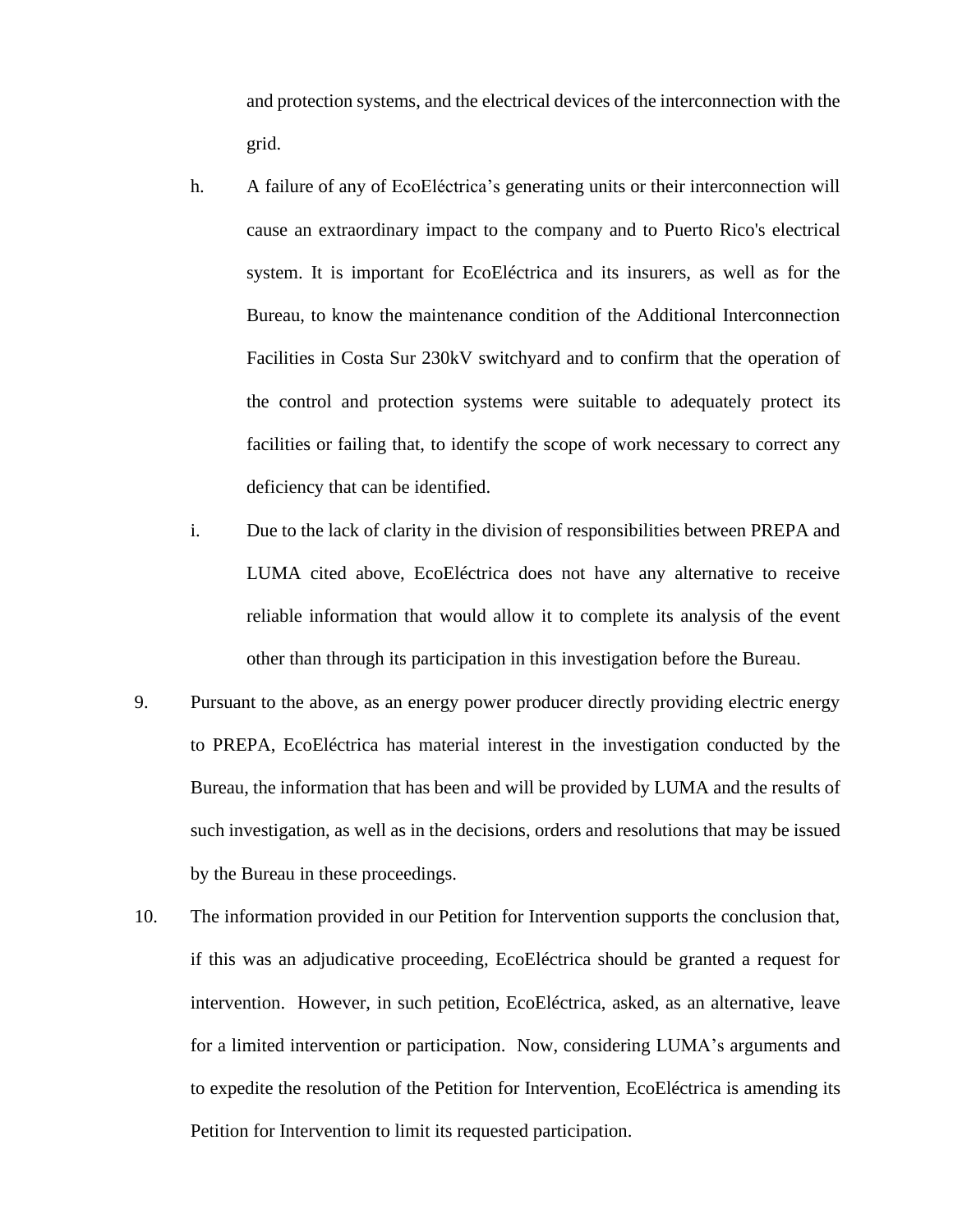- 11. EcoEléctrica requests that the Bureau authorize a limited intervention, pursuant to which EcoEléctrica's participation is limited to being notified of all documents filed by LUMA and the Orders and Resolutions issued by the Bureau in this investigation. That is, EcoEléctrica's intervention would have the only purpose of being duly informed of the filings, resolutions and orders, and information provided by or related to LUMA and PREPA and this event.
- 12. As argued by LUMA, such documents are available in the Bureau's electronic case management system and thus, the requested remedy would not prejudice any other party. In addition, EcoEléctrica is not a direct competitor to LUMA and their access to the information provided in this investigation would not prejudice LUMA.
- 13. Furthermore, EcoEléctrica requests that the Bureau allow EcoEléctrica to be notified with all confidential information submitted by LUMA in the investigation, since such information may affect EcoEléctrica directly. EcoEléctrica would subscribe a nondisclosure agreement in connection with such confidential information, similar to the non-disclosure signed by intervenors in the matter In re: Integrated Resource Plan for the Puerto Rico Electric Power Authority, CEPR-AP-2015-0002.
- 14. The requested limited intervention will not unduly delay these proceedings, as EcoEléctrica would not be an active participant in the investigation.
- 15. At this time, EcoEléctrica is not aware of any other legal procedures that EcoEléctrica may use to ensure that its interest it's adequately protected before the Bureau and in general.
- 16. The limited participation requested, accompanied by the assurances provided by a nondisclosure agreement, would ensure that the investigation be conducted without delays or interference while at the same time promoting the best public interest.